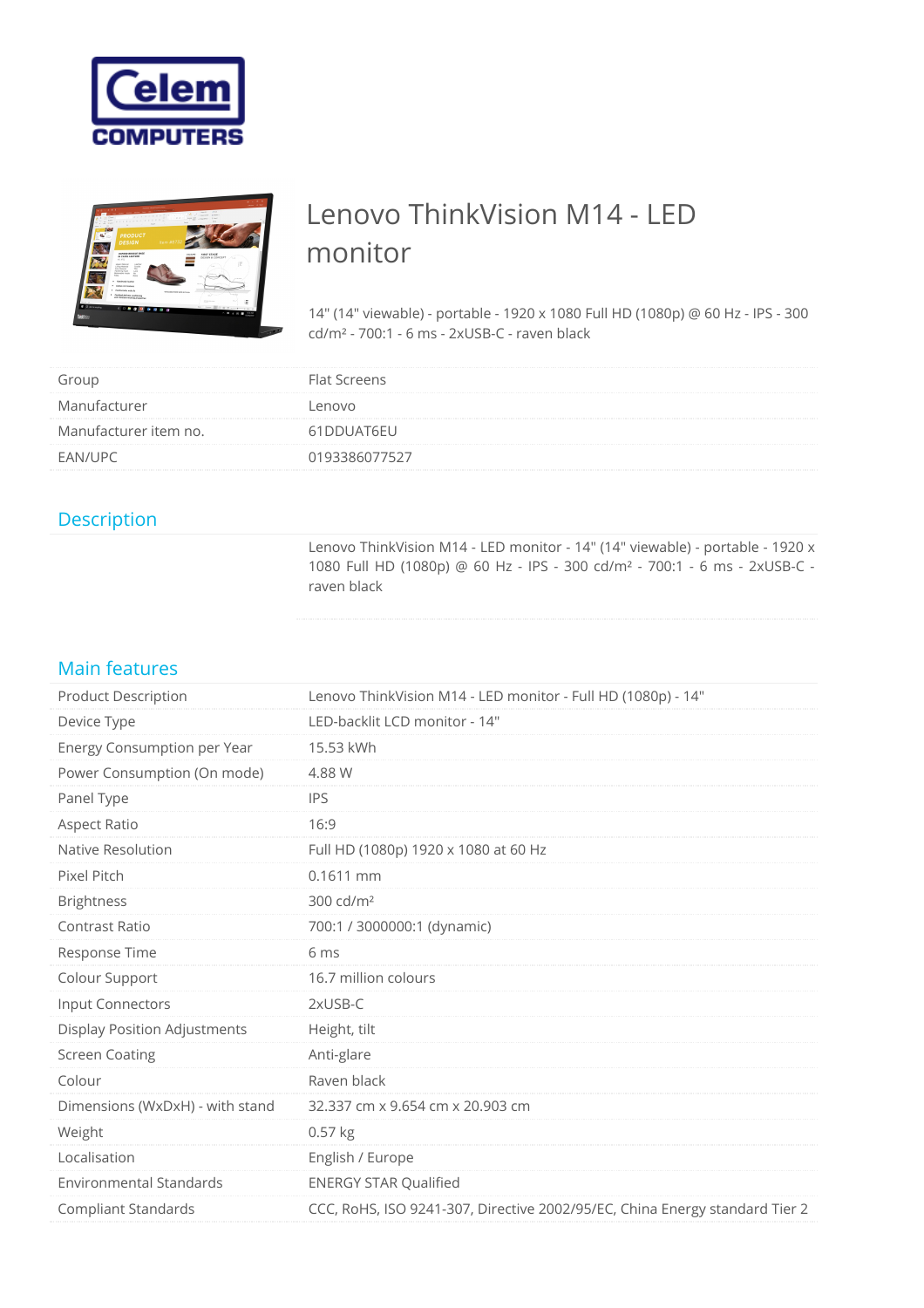

## Extended details

|                                     | General                                                                                                                                                          |
|-------------------------------------|------------------------------------------------------------------------------------------------------------------------------------------------------------------|
| Display Type                        | LED-backlit LCD monitor / TFT active matrix                                                                                                                      |
| Energy Consumption per Year         | 15.53 kWh                                                                                                                                                        |
| Power Consumption (On mode)         | 4.88 W                                                                                                                                                           |
| Diagonal Size                       | 14"                                                                                                                                                              |
| Viewable Size                       | 14"                                                                                                                                                              |
| Panel Type                          | <b>IPS</b>                                                                                                                                                       |
| Aspect Ratio                        | 16:9                                                                                                                                                             |
| Native Resolution                   | Full HD (1080p) 1920 x 1080 at 60 Hz                                                                                                                             |
| Pixel Pitch                         | 0.1611 mm                                                                                                                                                        |
| Pixel Per Inch                      | 157                                                                                                                                                              |
| <b>Brightness</b>                   | 300 cd/m <sup>2</sup>                                                                                                                                            |
| <b>Contrast Ratio</b>               | 700:1 / 3000000:1 (dynamic)                                                                                                                                      |
| Colour Support                      | 16.7 million colours                                                                                                                                             |
| Response Time                       | 6 ms                                                                                                                                                             |
| Horizontal Viewing Angle            | 178                                                                                                                                                              |
| Vertical Viewing Angle              | 178                                                                                                                                                              |
| <b>Screen Coating</b>               | Anti-glare                                                                                                                                                       |
| <b>Backlight Technology</b>         | <b>WLED</b>                                                                                                                                                      |
| Bezel Type                          | Raised                                                                                                                                                           |
| Features                            | 72% NTSC (CIE 1931) colour gamut, Low Blue Light Mode, Mercury free,<br>arsenic-free glass, Eye comfort mode, Eye-Care Technology, 8-bit + A-FRC<br>Colour Depth |
| Colour                              | Raven black                                                                                                                                                      |
| Dimensions (WxDxH)                  | 32.337 cm x 9.654 cm x 20.903 cm - with stand                                                                                                                    |
| Weight                              | 0.57 kg                                                                                                                                                          |
|                                     | Connectivity                                                                                                                                                     |
| Interfaces                          | 2 x USB-C 3.1 Gen 1/DisplayPort with Power Delivery 2.0 (power up to 65W)                                                                                        |
|                                     | <b>Mechanical</b>                                                                                                                                                |
| <b>Display Position Adjustments</b> | Height, tilt                                                                                                                                                     |
| <b>Tilt Angle</b>                   | $-5/+90$                                                                                                                                                         |
| <b>VESA Mounting Interface</b>      | 100 x 100 mm                                                                                                                                                     |
|                                     | <b>Miscellaneous</b>                                                                                                                                             |
| Features                            | Security lock slot (cable lock sold separately)                                                                                                                  |
| <b>Included Accessories</b>         | Clips                                                                                                                                                            |
| Cables Included                     | 1 x USB-C cable - 1 m                                                                                                                                            |
| <b>Compliant Standards</b>          | CCC, RoHS, ISO 9241-307, Directive 2002/95/EC, China Energy standard Tier 2                                                                                      |
| Localisation                        | English / Europe                                                                                                                                                 |
| Security Slot Type                  | Kensington security slot                                                                                                                                         |
|                                     | Power                                                                                                                                                            |
| Voltage Required                    | AC 120/230 V (50/60 Hz)                                                                                                                                          |
| Power Consumption Operational       | 6 Watt                                                                                                                                                           |